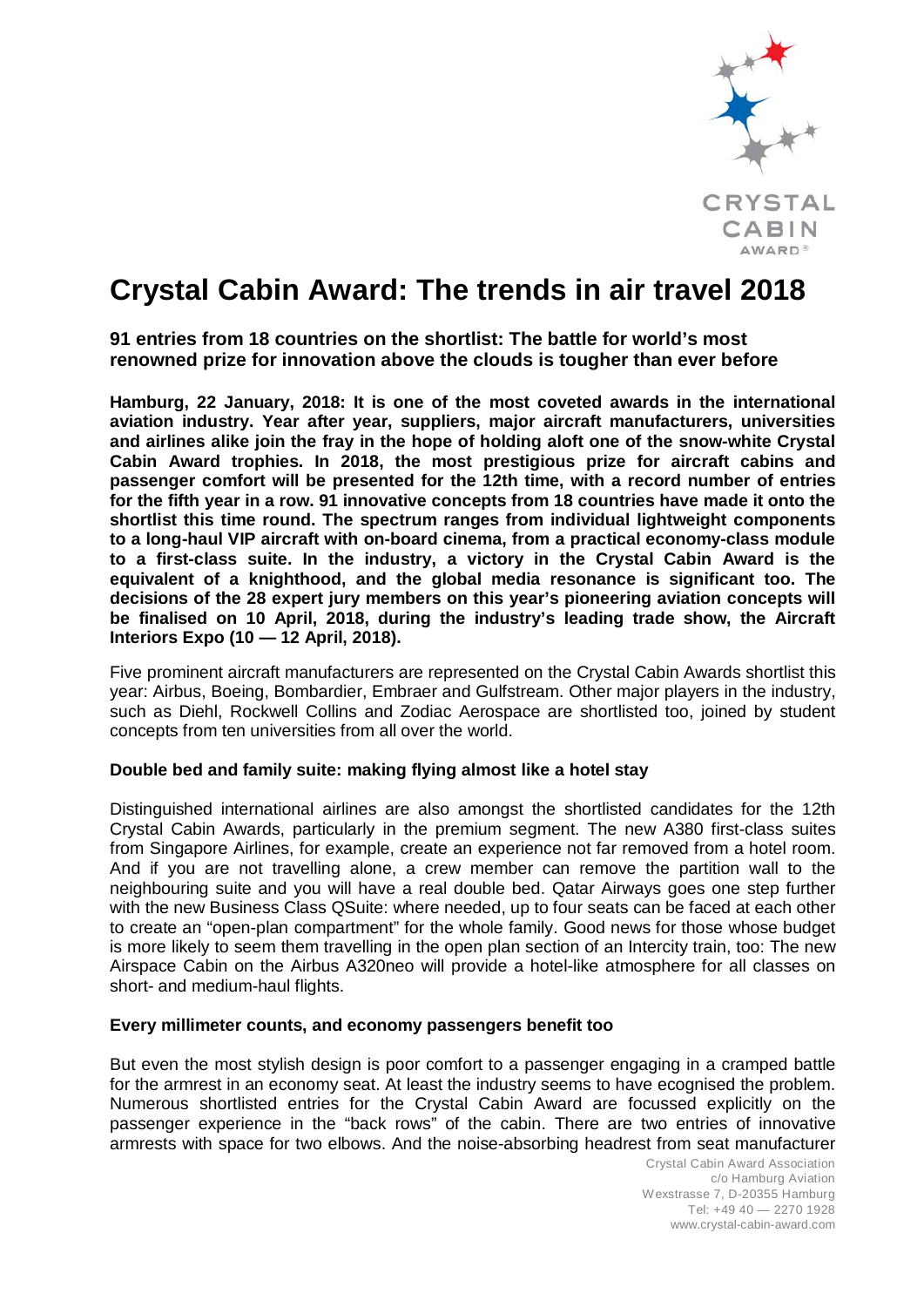

Haeco will bring smiles of relief to those who are disturbed by the neighbouring passenger's choice of volume; with a single movement, the headrest folds across the ears. The queue for the toilet may soon be a thing of the past, too, when the new lavatory concept from Jamco and the urinal solution from Zodiac Aerospace significantly reduce the time spent in the smallest cabin on the plane.

# **The digital aircraft cabin: 3D screens and virtual reality**

The Crystal Cabin Award shortlist, of course, does not only cover the basic needs of the passengers. There are numerous submissions in the multimedia area that will delight every tech fan and make sure that time spent on board flies — both figuratively and literally. This includes the first 3D monitor for in-flight entertainment and even VR glasses for deep immersion in new entertainment worlds in the sky. Another digital trend is the extension of the flight experience to include the time before boarding, such as individual seat selection via a virtual walk through the cabin, and advance selection of films and music on the passenger's own smartphone or tablet.

### **Electronics from the printer — innovations the passenger doesn't see**

The increasing digitalisation benefits not just passengers, but also the airlines themselves. Particularly good examples are provided by engineering service provider Altran, with a system for sending relevant information to crew members via smartwatch, and Airbus, with plans to print the cabin electronics on panels instead of tedious cabling work. And if simple improvements in everyday passenger experience are what you are looking for, rather than futuristic industry concepts, you will be taken with the unpreposessing box produced by US manufacturer Astronics, allowing for rapid recharging of your own laptop via USB.

# **Categories and roadmap: What's next in the 12th Crystal Cabin Award?**

The Crystal Cabin Award, initiated by the cluster Hamburg Aviation, is awarded in eight categories: "Cabin Concepts", "Cabin Systems", "Electronic Systems", "Greener Cabin, Health, Safety and Environment", "Material & Components", "Passenger Comfort Hardware", "University", and "Visionary Concepts". For each category, the 28 international experts on the Judging Panel choose three shortlist entries as finalists (announced at the start of March). These concepts can then be pitched to the jury in person within the framework of the world's leading trade fair for aircraft cabins, the Aircraft Interiors Expo (Hamburg, 10 – 12 April). The winners of the Crystal Cabin Awards 2018 will then be crowned at a gala dinner in Hamburg's Hotel Atlantic Kempinski on the evening of 10 April.

# **Acclaimed industry award – acclaimed industry support**

The Crystal Cabin Award stands for the idea of an independent platform for the industry to promote and honour innovation in aviation worldwide.